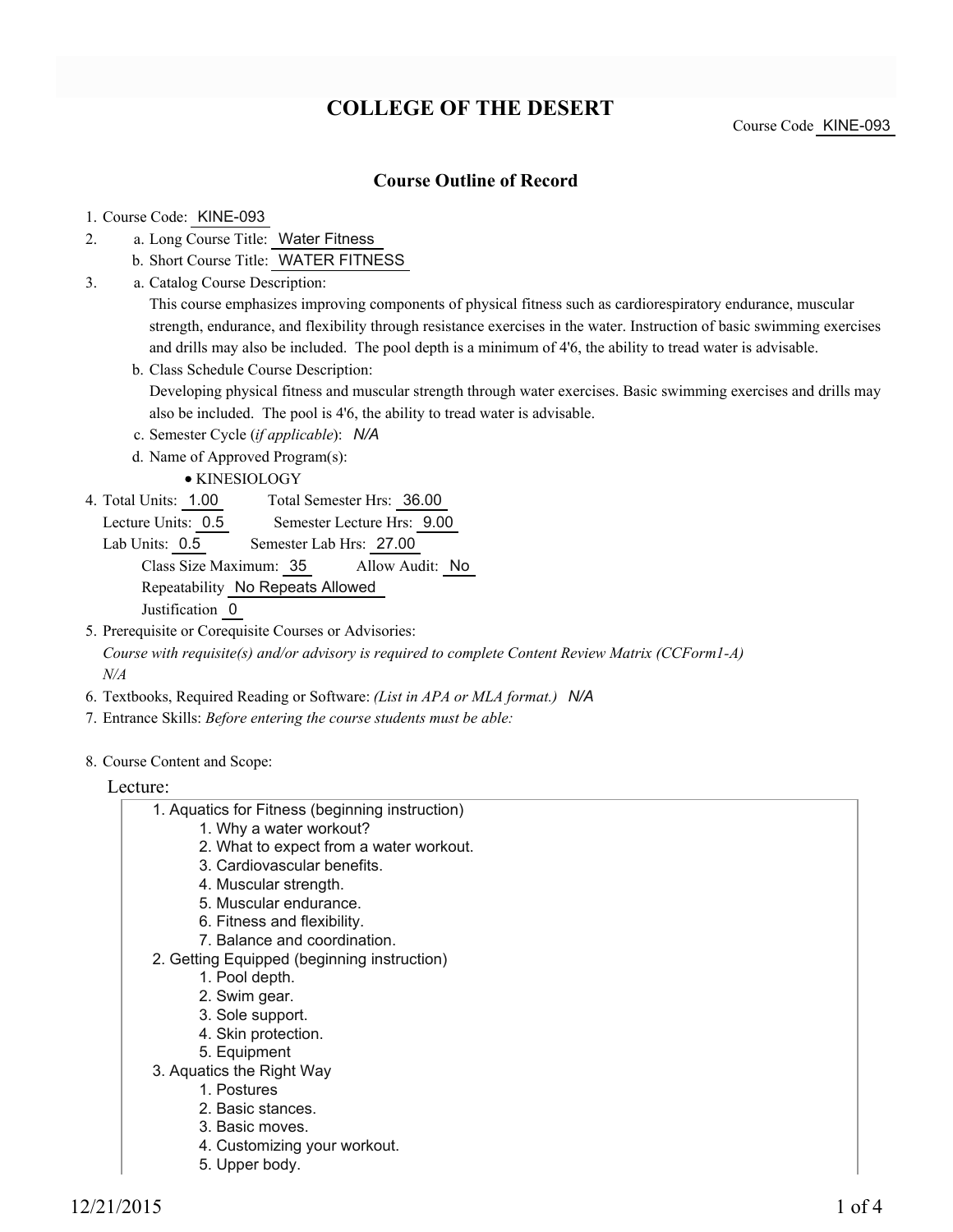## KINE 093-Water Fitness

- 6. Lower body.
- 7. Deep water workouts.
- 4. Beginning swim exercises
	- A. introduction of strokes
	- B. personal swimming and fitness design

### Lab: *(if the "Lab Hours" is greater than zero this is required)*

Students will complete a 30-45 minute water exercise workout twice per week.

The students may be tested in the following;

- 1. cardiorespiratory assessment
- 2. body composition
- 3. muscular strength and endurance
- 9. Course Student Learning Outcomes:
	- 1. Cite the benefits of a water exercise program.
	- 2. Differentiate between the muscle groups utilized as they pertain to water exercises.
	- 3. Develop a self-prescribed water exercise program with an understanding of injury prevention and rehabilitation.

10. Course Objectives: Upon completion of this course, students will be able to:

- a. Demonstrate an understanding of the benefits of exercise.
- b. Demonstrate the development of a water exercise vocabulary.
- c. Differentiate the various muscle groups used in a particular exercise.
- d. Demonstrate improvement in physical conditioning.
- e. Demonstrate an understanding of safety and injury prevention.
- Methods of Instruction: *(Integration: Elements should validate parallel course outline elements)* 11.
	- a. Activity
	- b. Demonstration, Repetition/Practice
	- c. Discussion
	- d. Individualized Study
	- e. Lecture
	- f. Participation
	- Other Methods:

a. Lecture and discussion. b. Demonstrations. c. Student reports. e. Audio/visual presentations.

12. Assignments: (List samples of specific activities/assignments students are expected to complete both in and outside of class.) In Class Hours: 36.00

Outside Class Hours: 18.00

- a. In-class Assignments
	- 1. Skill testing2. Physical fitness testing3. Fitness worksheets
- b. Out-of-class Assignments
	- 1. Reading assignments with written report.
	- 2. View video tapes on water exercises.
	- 3. Skill practice.
	- 4. Design a water exercise routine lasting at least 10 minutes incorporating all the major muscle groups.

13. Methods of Evaluating Student Progress: The student will demonstrate proficiency by:

- Written homework
- Portfolios

Students will keep a log of their workouts as well as body weight, body fat assessment, heart rate, calories burned.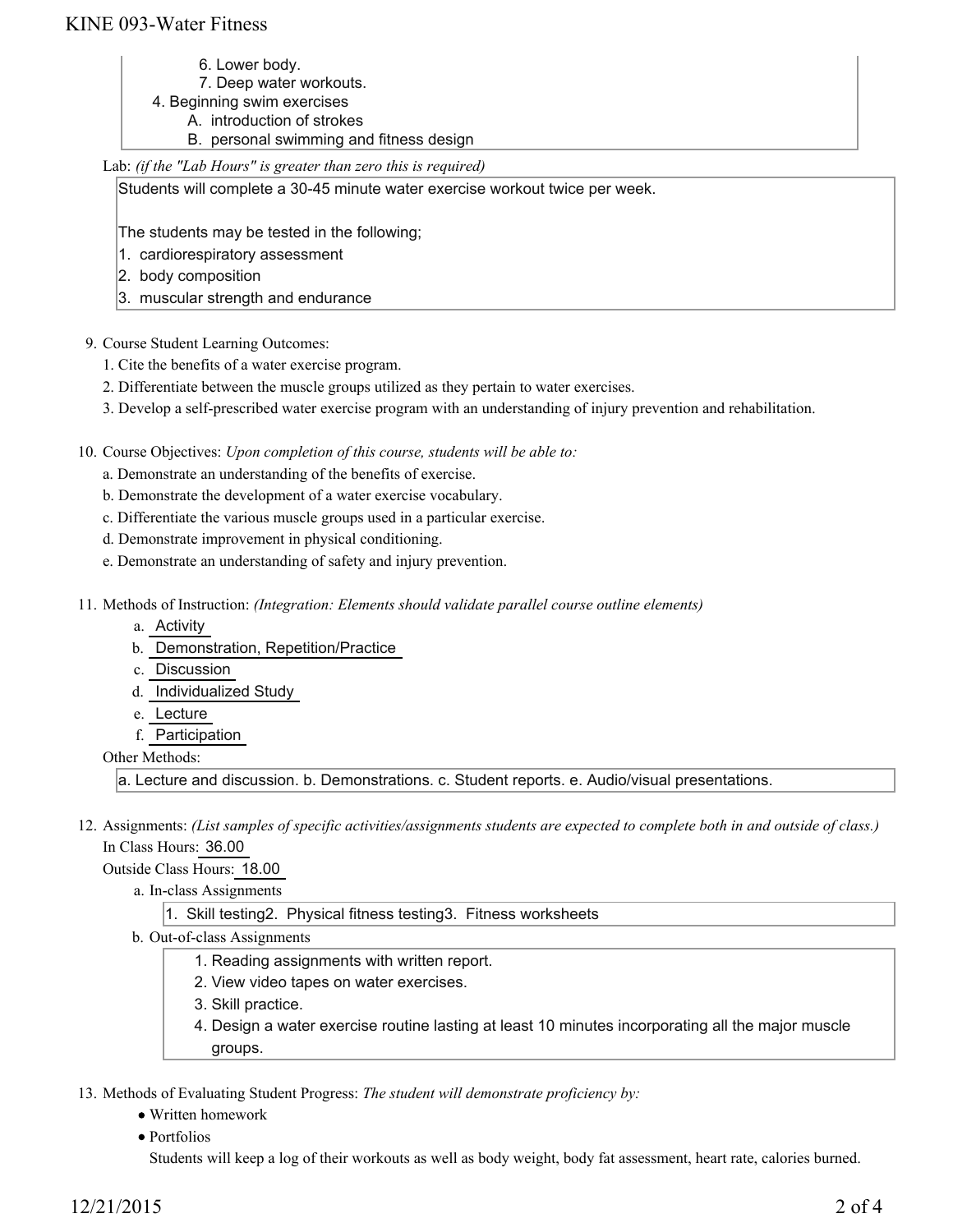# KINE 093-Water Fitness

| • Self-paced testing<br>• Mid-term and final evaluations<br>True/false/multiple choice/short answer mid-term and/or final exam.<br>• Student participation/contribution                                                                                                                                                                                                                                                                                                                                                                                                                                                                                                                                                                                                                                                                                                                                                                                    |                      |                      |                     |
|------------------------------------------------------------------------------------------------------------------------------------------------------------------------------------------------------------------------------------------------------------------------------------------------------------------------------------------------------------------------------------------------------------------------------------------------------------------------------------------------------------------------------------------------------------------------------------------------------------------------------------------------------------------------------------------------------------------------------------------------------------------------------------------------------------------------------------------------------------------------------------------------------------------------------------------------------------|----------------------|----------------------|---------------------|
| 14. Methods of Evaluating: Additional Assesment Information:                                                                                                                                                                                                                                                                                                                                                                                                                                                                                                                                                                                                                                                                                                                                                                                                                                                                                               |                      |                      |                     |
| 15. Need/Purpose/Rationale -- All courses must meet one or more CCC missions.<br>PO-GE C5 - Personal Growth and Development<br>Value learning as a lifelong endeavor designed to enrich one's life.<br>IO - Personal and Professional Development<br>Self-evaluate knowledge, skills, and abilities.                                                                                                                                                                                                                                                                                                                                                                                                                                                                                                                                                                                                                                                       |                      |                      |                     |
| 16. Comparable Transfer Course                                                                                                                                                                                                                                                                                                                                                                                                                                                                                                                                                                                                                                                                                                                                                                                                                                                                                                                             |                      |                      |                     |
| <b>University System</b><br>Campus                                                                                                                                                                                                                                                                                                                                                                                                                                                                                                                                                                                                                                                                                                                                                                                                                                                                                                                         | <b>Course Number</b> | <b>Course Title</b>  | <b>Catalog Year</b> |
| 17. Special Materials and/or Equipment Required of Students:<br>None.                                                                                                                                                                                                                                                                                                                                                                                                                                                                                                                                                                                                                                                                                                                                                                                                                                                                                      |                      |                      |                     |
| <sup>18.</sup> Materials Fees:<br>Required Material?                                                                                                                                                                                                                                                                                                                                                                                                                                                                                                                                                                                                                                                                                                                                                                                                                                                                                                       |                      |                      |                     |
| <b>Material or Item</b>                                                                                                                                                                                                                                                                                                                                                                                                                                                                                                                                                                                                                                                                                                                                                                                                                                                                                                                                    |                      | <b>Cost Per Unit</b> | <b>Total Cost</b>   |
| 19. Provide Reasons for the Substantial Modifications or New Course:                                                                                                                                                                                                                                                                                                                                                                                                                                                                                                                                                                                                                                                                                                                                                                                                                                                                                       |                      |                      |                     |
| Modify catalog and schedule descriptions to provide clear and precise information.<br>a. Cross-Listed Course (Enter Course Code): N/A<br>20.<br>b. Replacement Course (Enter original Course Code): N/A<br>21. Grading Method (choose one): Letter Grade Only                                                                                                                                                                                                                                                                                                                                                                                                                                                                                                                                                                                                                                                                                              |                      |                      |                     |
|                                                                                                                                                                                                                                                                                                                                                                                                                                                                                                                                                                                                                                                                                                                                                                                                                                                                                                                                                            |                      |                      |                     |
| 22. MIS Course Data Elements<br>a. Course Control Number [CB00]: CCC000307973<br>b. T.O.P. Code [CB03]: 83500.00 - Physical Education<br>c. Credit Status [CB04]: D - Credit - Degree Applicable<br>d. Course Transfer Status [CB05]: A = Transfer to UC, CSU<br>e. Basic Skills Status [CB08]: $2N = Not$ basic skills course<br>f. Vocational Status [CB09]: Not Occupational<br>g. Course Classification [CB11]: Y - Credit Course<br>h. Special Class Status [CB13]: N - Not Special<br>i. Course CAN Code [CB14]: N/A<br>j. Course Prior to College Level [CB21]: $Y = Not$ Applicable<br>k. Course Noncredit Category [CB22]: Y - Not Applicable<br>1. Funding Agency Category [CB23]: Y = Not Applicable<br>m. Program Status [CB24]: 1 = Program Applicable<br>Name of Approved Program (if program-applicable): KINESIOLOGY<br>Attach listings of Degree and/or Certificate Programs showing this course as a required or a restricted elective.) |                      |                      |                     |
| 23. Enrollment - Estimate Enrollment<br>First Year: 25                                                                                                                                                                                                                                                                                                                                                                                                                                                                                                                                                                                                                                                                                                                                                                                                                                                                                                     |                      |                      |                     |

12/21/2015 3 of 4

Third Year: 35